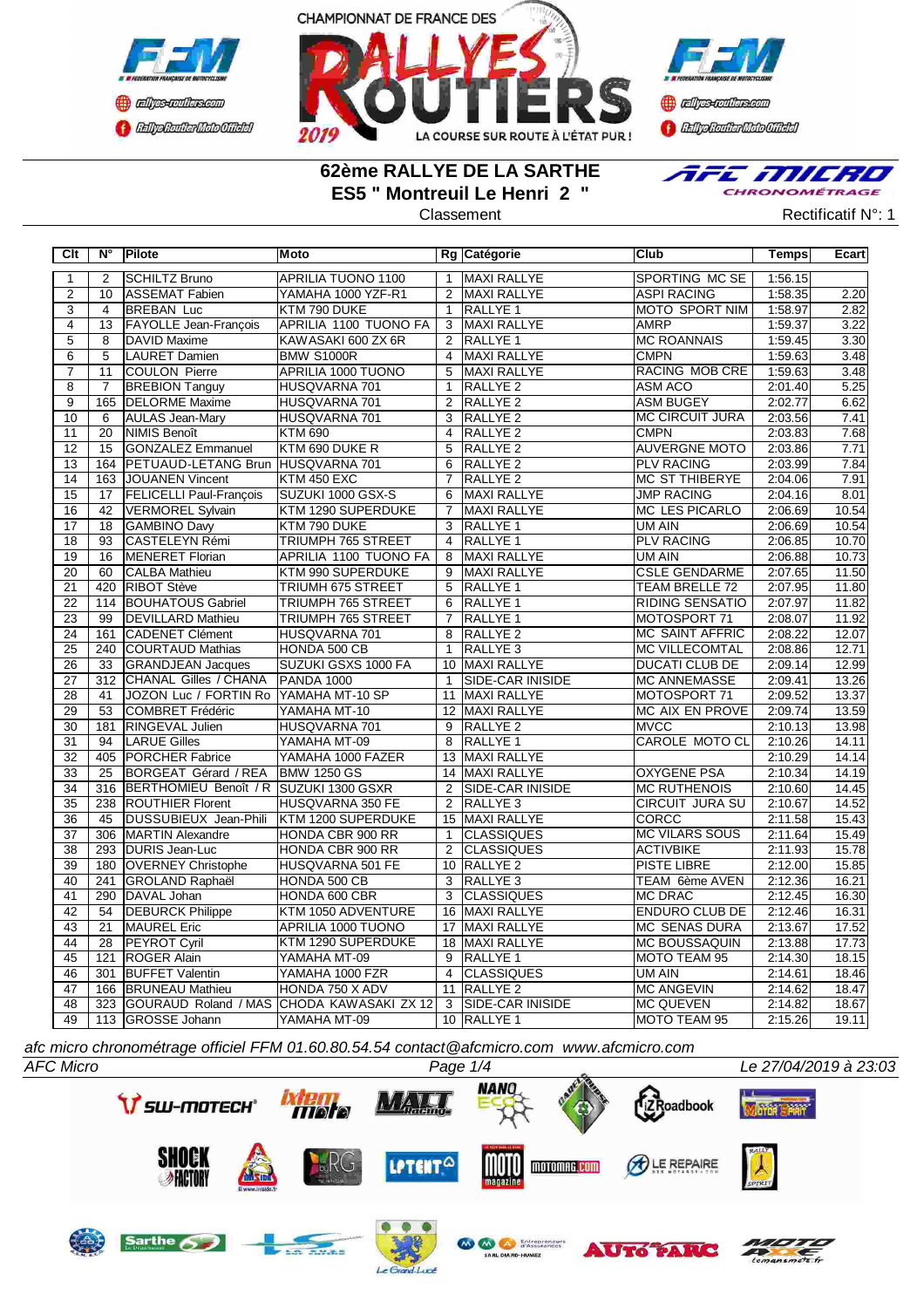



**B** refires renthas com **BEDplomerMoto Citeby** 

62ème RALLYE DE LA SARTHE ES5 " Montreuil Le Henri 2 "



**Clt N° Pilote Moto Rg Catégorie Club Temps Ecart** 50 105 SIMONNET Hervé YAMAHA MT-09 11 RALLYE 1 CORCC 2:15.38 19.23 51 438 AMADIEU Yoann HONDA 600 HORNET 12 RALLYE 1 2008 12:15.44 19.29<br>52 104 PREUDHOMME Beniami SUZUKI 750 GSXS 13 RALLYE 1 2008 2009 12:15.50 19.35 104 PREUDHOMME Benjami 53 423 HAYE Benjamin TRIUMH 675 STREET 14 RALLYE 1 TEAM RALLYE VA 2:16.48 20.33<br>54 235 JARNAC Thomas KTM 390 DUKE 4 RALLYE 3 DUCATI CLUB DE 2:16.83 20.68 235 JARNAC Thomas 55 436 GASTINEAU Matthieu / G DUCATI 821 MONSTER 15 RALLYE 1 2008 20074<br>56 426 GATE Damien 19 TRIUMPH 675 STREET 16 RALLYE 1 2:17.33 21.18 **TRIUMPH 675 STREET** 57 303 CRESCENZO Sébastien HONDA CBR 900 RR 5 CLASSIQUES MOTO SPORT 71 2:17.47 21.32 58 | 123 | MOREAU Loane | TRIUMPH STREET | 17 | RALLYE 1 | ASM ARMAGNAC | 2:18.30 | 22.15 59 296 PIGEAT Richard DUCATI 900 SUPERSPO 6 CLASSIQUES RACING MOB CRE 2:18.42 22.27 60 101 BACCA Riccardo SUZUKI 750 GSXR 18 RALLYE 1 PASSION VITESSE 2:18.43 22.28 61 333 AGIN Patrick / POTTIER SUZUKI 1300 B-KING 4 62 421 FILLON Joël HONDA 600 HORNET 19 RALLYE 1 ASM ACO 2:18.67 22.52 63 329 CHOIN Albert / BORDAS CHODA 1000 GSXR 5 SIDE-CAR INISIDE UM AUBE 2:19.24 23.09 64 412 NOEL Manuel TRIUMPH 1050 TIGER 19 MAXI RALLYE 2:19.33 23.18 242 DUHAMEL Danie 66 409 LE DUIN Jérôme HONDA CB 1000 R 20 MAXI RALLYE | 20 MAXI RALLYE | 2:19.69 23.54<br>67 44 BASELLO Florent | HONDA 1000 AFRICA TW 21 MAXI RALLYE | CORCC | 2:19.71 23.56 67 44 BASELLO Florent HONDA 1000 AFRICA TW 21 MAXI RALLYE CORCC 2:19.71 68 292 FORTIN Eric BMW R 80 GS 7 CLASSIQUES MOTO NATURE D' 2:19.71 23.56<br>69 233 COLLIOT Philippe HONDA 500 CB 6 RALLYE 3 AVENIR MOTO 2:20.37 24.22 69 233 COLLIOT Philippe HONDA 500 CB 6 70 315 LEPAGE Pauline / LEPA YAMAHA RDS MSR 6 SIDE-CAR INISIDE MC 2 A 2:20.42 24.27 71 411 JACQUEMIN Franck SUZUKI 1000 GSXR 22 MAXI RALLYE 2:20.52 24.37 72 46 DOSMAS Philippe / DOS BMW R1200 GSA 23 MAXI RALLYE LA MAIN AU PANIE 2:20.71 24.56 73 424 GAREST Johan KAWASAKI 636 ZX6R 20 RALLYE 1 TEAM RALLYE VA 2:21.32 25.17 74 407 LEBOUC Sébastien APRILIA 1000 TUONO 24 MAXI RALLYE ASM ACO 2:21.36 25.21<br>75 332 BOUDIER Christophe / M VOXAN VX10 7 SIDE-CAR INISIDE MC PAU ARNOS 2:21.47 25.32 75 332 BOUDIER Christophe / M VOXAN VX10 7 SIDE-CAR INISIDE MC PAU ARNOS 2:21.47 25.32<br>76 454 MENERET Mickaël KTM 690 DUKE R 12 RALLYE 2 154 MENERET Mickaël KTM 690 DUKE R<br>125 LOUSSEREAUX David TRIUMH 675 STREET 77 95 LOUSSEREAUX David TRIUMH 675 STREET 21 RALLYE 1 ACTIVBIKE 2:21.71 25.56<br>178 179 CANET Jean-François KTM 690 SMCR 13 RALLYE 2 TRAJECTOIRE JP 2:21.90 25.75 179 CANET Jean-François 79 430 GARNIER Mickaël TRIUMPH 675 STREET T 22 RALLYE 1 2:22.35 26.20 80 408 LEROUX David BMW 1150 ROCKSTER 25 81 91 GRATIOT Caroline HONDA 600 HORNET 23 RALLYE 1 ASPI RACING 2:22.63 26.48<br>82 313 RIBES Kévin / RIBES Juli SUZUKI 1300 GSXR CHO 8 SIDE-CAR INISIDE CORCC 2:22.80 26.65 82 313 RIBES Kévin / RIBES Juli SUZUKI 1300 GSXR CHO 8 SIDE-CAR INISIDE CORCC 2:22.80 26.65 83 243 DUHAMEL Théo HONDA 500 CB 7 RALLYE 3 GMT 94 2:22.84 26.69 84 324 TRIGOLET Christophe / T SUZUKI 1300 DJ 9 SIDE-CAR INISIDE TC 72 2:23.04 26.89<br>85 40 BEALLE Emmanuel DUCATI 1200 MONSTER 26 MAXI RALLYE TEAM BIKE 71 2:23.08 26.93 85 40 BEALLE Emmanuel DUCATI 1200 MONSTER 26 86 460 MADIOT Laurent MOTORBIKE 400 DRZ 8 RALLYE 3 TEAM BRELLE 72 2:23.13 26.98 87 456 RICHARD David KTM 690 DUKE 14 RALLYE 2 2008 2009 22:23.37 27.22 88 249 BOURGEOIS Quentin HONDA 500 CB 9 RALLYE 3 MC FLEUR DE LYS 2:23.61 27.46<br>89 261 COUDURIER Thierry YAMAHA 350 RDLC 1 ANCIENNES MC ARBUSIGNY 2:23.79 27.64 **COUDURIER Thierry** 90 291 THEILLAC Thierry DUCATI 900 SUPERSPO 8 CLASSIQUES MC ANGOUMOISI 2:24.04 27.89<br>91 58 BOURGEOIS Frédéric KTM 1290 SUPERDUKE 27 MAXI RALLYE ESPACE TOUT TE 2:24.39 28.24 91 58 BOURGEOIS Frédéric 92 246 DION Fabrice KTM 390 DUKE 10 RALLYE 3 MC FLEUR DE LYS 2:24.52 28.37<br>93 433 PORE Benoît HONDA 900 CBR 24 RALLYE 1 22 5.08 28.93 93 433 PORE Benoît HONDA 900 CBR 24 RALLYE 1 2:25.08 94 168 STEPHAN Pierre KTM 690 DUKE R 15 RALLYE 2 MC FLEUR DE LYS 2:25.41 29.26 95 452 MARTINEAU Bertrand YAMAHA MT-07 16 RALLYE 2 MOTO LIBERTE 2:25.43 29.28 96 458 GOUBET Jean-Christoph KTM 690 SM 17 RALLYE 2 MC FLEUR DE LYS<br>97 327 CAMUS Christian / CAMU SUZUKI 1100 GSXR 10 SIDE-CAR INISIDE LA MAIN AU PANIE 97 327 CAMUS Christian / CAMU SUZUKI 1100 GSXR 10 SIDE-CAR INISIDE LA MAIN AU PANIE 2:25.78 29.63 98 463 AUBEY Maxime HONDA 500 CB 11 RALLYE 3 2:25.89 29.74

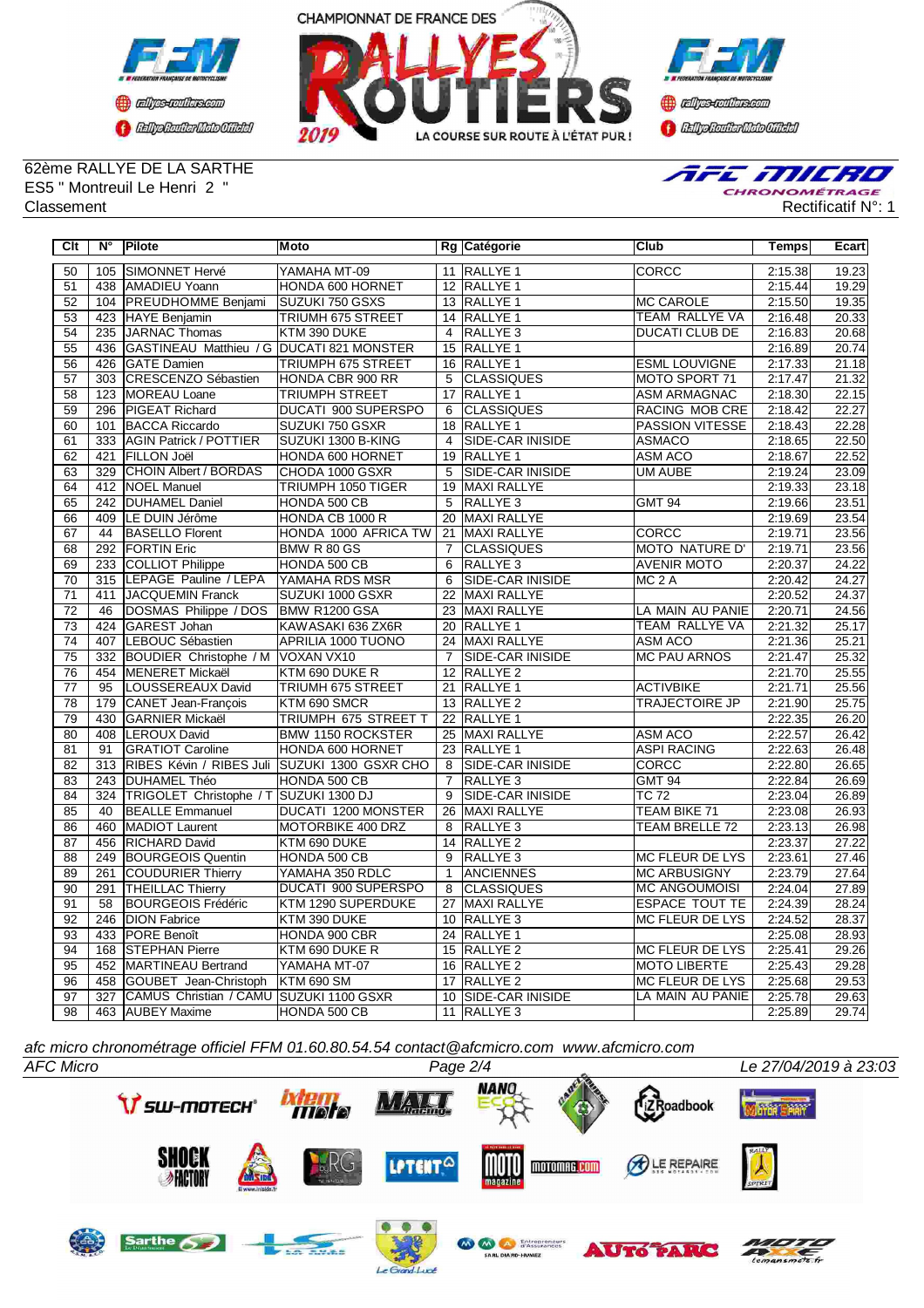



**D** clips colles con **CENTRAL MEDICATE** 

# 62ème RALLYE DE LA SARTHE ES5 " Montreuil Le Henri 2 "



| Clt              | $N^{\circ}$ | Pilote                                     | <b>Moto</b>                 |                   | Rg Catégorie            | <b>Club</b>            | <b>Temps</b> | Ecart   |
|------------------|-------------|--------------------------------------------|-----------------------------|-------------------|-------------------------|------------------------|--------------|---------|
| 99               |             | 170 GILLI Aurélien                         | YAMAHA MT-07                |                   | 18 RALLYE 2             | <b>PIT LANE ENDURA</b> | 2:25.98      | 29.83   |
| 100              |             | 115 DELACROIX Alain                        | TRIUMPH 765 STREET          |                   | 25 RALLYE 1             | <b>STANISLAS MC</b>    | 2:27.12      | 30.97   |
| 101              |             | 162 DUPUIS-MAURIN Valéry                   | KAWASAKI 650 ER6            |                   | 19 RALLYE 2             | <b>MC DRAC</b>         | 2:27.72      | 31.57   |
| 102              | 325         | <b>ERAGNE Olivier / ERAG</b>               | SUZUKI 1000                 | 11                | SIDE-CAR INISIDE        | LA MAIN AU PANIE       | 2:27.97      | 31.82   |
| 103              | 31          | <b>POTIER Guillaume</b>                    | <b>DUCATI 1260 MULTISTR</b> | 28                | <b>MAXI RALLYE</b>      | <b>MOTO SPORT NIM</b>  | 2:28.15      | 32.00   |
| 104              |             | 406 BOISSERIE Philippe                     | APRILIA 1100 TUONO FA       | 29                | <b>MAXI RALLYE</b>      | <b>ASMACO</b>          | 2:28.19      | 32.04   |
| 105              | 61          | BARRIOT Jean-Christoph                     | KTM 990 SMT                 | 30                | <b>MAXI RALLYE</b>      | CM2                    | 2:28.77      | 32.62   |
| 106              | 317         | <b>BACON Franck / CHOPA</b>                | <b>KTM RC8R CHODA</b>       | 12 <sup>12</sup>  | <b>SIDE-CAR INISIDE</b> | <b>RACING MOB CRE</b>  | 2:29.16      | 33.01   |
| 107              |             | 410   PACCAULT Renan                       | DUCATI 1100 HYPERMO         | 31                | <b>MAXI RALLYE</b>      |                        | 2:29.21      | 33.06   |
| 108              |             | 461 PORCHER Gilles                         | <b>HONDA 500 CBX</b>        |                   | 12 RALLYE 3             |                        | 2:29.24      | 33.09   |
| 109              |             | 117 BROUSTE Laurent                        | TRIUMPH 675 STREET          |                   | 26 RALLYE 1             | <b>MTT HERBLINOIS</b>  | 2:29.31      | 33.16   |
| 110              |             | 232 FOLTZER Jean-Pierre                    | KTM 390 DUKE                |                   | 13 RALLYE 3             | <b>MC HAUT SAONOI</b>  | 2:29.74      | 33.59   |
| 111              |             | 297 LACOSTE Christian                      | YAMAHA 750 SUPER TE         | 9                 | <b>CLASSIQUES</b>       | UM AIN                 | 2:30.29      | 34.14   |
| 112              | 173         | MESSEGHEM Christian                        | KAWASAKI 650 VERSYS         | 20                | <b>RALLYE 2</b>         | MC du COMMINGE         | 2:30.62      | 34.47   |
| 113              |             | 462 DEBERTEIX Yann                         | HONDA 500 CB                |                   | 14 RALLYE 3             |                        | 2:30.88      | 34.73   |
| 114              |             | 172 SCHMUCK Patrick                        | YAMAHA 530 T MAX            |                   | 21 RALLYE 2             | <b>UM MARNE</b>        | 2:31.61      | 35.46   |
| 115              | 236         | <b>CRESCENCIO Pedro</b>                    | KAWASAKI 400 NINJA          |                   | 15 RALLYE 3             | ASM ACO                | 2:31.82      | 35.67   |
| 116              | 299         | <b>IGUILLEMOT Frédéric</b>                 | YAMAHA 750                  | 10                | <b>CLASSIQUES</b>       | <b>MC DREUX</b>        | 2:32.37      | 36.22   |
| 117              | 435         | LAVIGNASSE Jean-Pierr                      | YAMAHA 600 R6               | $\overline{27}$   | RALLYE <sub>1</sub>     |                        | 2:32.39      | 36.24   |
| $\overline{118}$ |             | 450   DUBUC Pierre-Adrien                  | KAWASAKI 650 ER6            |                   | 22 RALLYE 2             | <b>TEAM NOLAN</b>      | 2:32.99      | 36.84   |
| $\overline{119}$ | 422         | JOYAU Laurent                              | YAMAHA MT-09                |                   | 28 RALLYE 1             |                        | 2:33.01      | 36.86   |
| 120              | 432         | MASSON Hugues-Olivier/ YAMAHA MT-09 TRACER |                             |                   | 29 RALLYE 1             |                        | 2:33.31      | 37.16   |
| $\overline{121}$ | 434         | <b>DELPLANQUE Romain</b>                   | HONDA 600 CBR RR            | 30                | <b>RALLYE 1</b>         | FFMC <sub>60</sub>     | 2:33.47      | 37.32   |
| 122              | 30          | MOTTAZ Rémi                                | HONDA 1300 CB S             | 32                | MAXI RALLYE             | <b>MGB MOTO</b>        | 2:33.98      | 37.83   |
| 123              | 304         | MENARD Frédéric                            | SUZUKI 400                  | 11                | <b>CLASSIQUES</b>       | <b>TEAM PERFORMA</b>   | 2:34.00      | 37.85   |
| 124              | 470         | LOUIS Cyril                                | KAWASAKI GPZR NINJA         | $12 \overline{ }$ | <b>ICLASSIQUES</b>      |                        | 2:34.52      | 38.37   |
| 125              | 429         | <b>ROQUAIN Kevin</b>                       | SUZUKI 600 GSR              |                   | 31 RALLYE 1             | MRT <sub>72</sub>      | 2:35.65      | 39.50   |
| 126              | 55          | <b>LAMOUR Marc</b>                         | HONDA 1100 CBR              |                   | 33 MAXI RALLYE          | VAL DE SEINE 76        | 2:36.80      | 40.65   |
| 127              | 427         | <b>DUJARRIER Thierry</b>                   | YAMAHA MT-09                |                   | 32 RALLYE 1             |                        | 2:37.44      | 41.29   |
| 128              | 471         | <b>CHAPON Cédric</b>                       | MOTO GUZZI 1000 GT          |                   | 13 CLASSIQUES           |                        | 2:39.09      | 42.94   |
| $\overline{129}$ | 449         | <b>SAUVAGE Mathias</b>                     | KAWASAKI 650 ER6            |                   | 23 RALLYE 2             | FFMC <sub>60</sub>     | 2:39.17      | 43.02   |
| 130              | 231         | <b>GRASSIAN Baptiste</b>                   | HUSQVARNA 401               |                   | 16 RALLYE 3             | <b>CORCC</b>           | 2:39.78      | 43.63   |
| 131              | 330         | QUILBAULT Jimmy / BEN HONDA 1000 CBR       |                             |                   | 13 SIDE-CAR INISIDE     | <b>MC MONTGENOIS</b>   | 2:39.91      | 43.76   |
| 132              | 437         | MORSALINE Thibaud                          | HONDA 600 HORNET            | 33                | <b>RALLYE 1</b>         |                        | 2:40.35      | 44.20   |
| 133              | 247         | EVERARD DE HARZIR AI HONDA 500 CB          |                             |                   | 17 RALLYE 3             | UM AIN                 | 2:40.64      | 44.49   |
| 134              |             | 267 IMARTIN Eric                           | SUZUKI 750 GS               | 2                 | <b>ANCIENNES</b>        | <b>MC VILLECOMTAL</b>  | 2:45.46      | 49.31   |
| 135              | 262         | ZABRONIECKA Joël                           | HONDA 900 BOL D'OR          | 3                 | <b>ANCIENNES</b>        | <b>AVENIR MOTO</b>     | 2:47.16      | 51.01   |
| 136              |             | 464 LECARDRONNEL Lucas                     | YAMAHA 125 YZF-R            | 18                | RALLYE <sub>3</sub>     |                        | 2:47.70      | 51.55   |
| 137              | 251         | <b>GERMANIQUE Pascal</b>                   | KTM 390 DUKE                | 19                | RALLYE <sub>3</sub>     | <b>MC VERO</b>         | 2:47.72      | 51.57   |
| 138              |             | 308 STEPHAN PHILIPPE                       | YAMAHA 350 RDLC             |                   | 14 CLASSIQUES           | MOTO TEAM 95           | 2:47.73      | 51.58   |
| 139              |             | 319 GUGLIELMI Séverine / B                 | HONDA 1000 CBR              |                   | 14 SIDE-CAR INISIDE     | <b>MC AIX EN PROVE</b> | 2:52.56      | 56.41   |
| 140              | 457         | LAROCHE Sébastien                          | YAMAHA XSR 700              |                   | 24 RALLYE 2             |                        | 2:52.68      | 56.53   |
| 141              |             | 273 ZABRONIECKA Sylvie                     | HONDA 900 BOL D'OR          | $\overline{4}$    | <b>ANCIENNES</b>        | <b>AVENIR MOTO</b>     | 2:53.87      | 57.72   |
| 142              | 268         | <b>RENAULT Laurent</b>                     | HONDA CX500                 | 5                 | <b>IANCIENNES</b>       | AS ROTO SPORT          | 2:58.89      | 1:02.74 |
| 143              |             | 300 FANIEN Gilles                          | HONDA 600 TRANSALP          |                   | 15 CLASSIQUES           | GMT 94                 | 3:04.54      | 1:08.39 |

# **Sous réserve d'homologation par le jury**